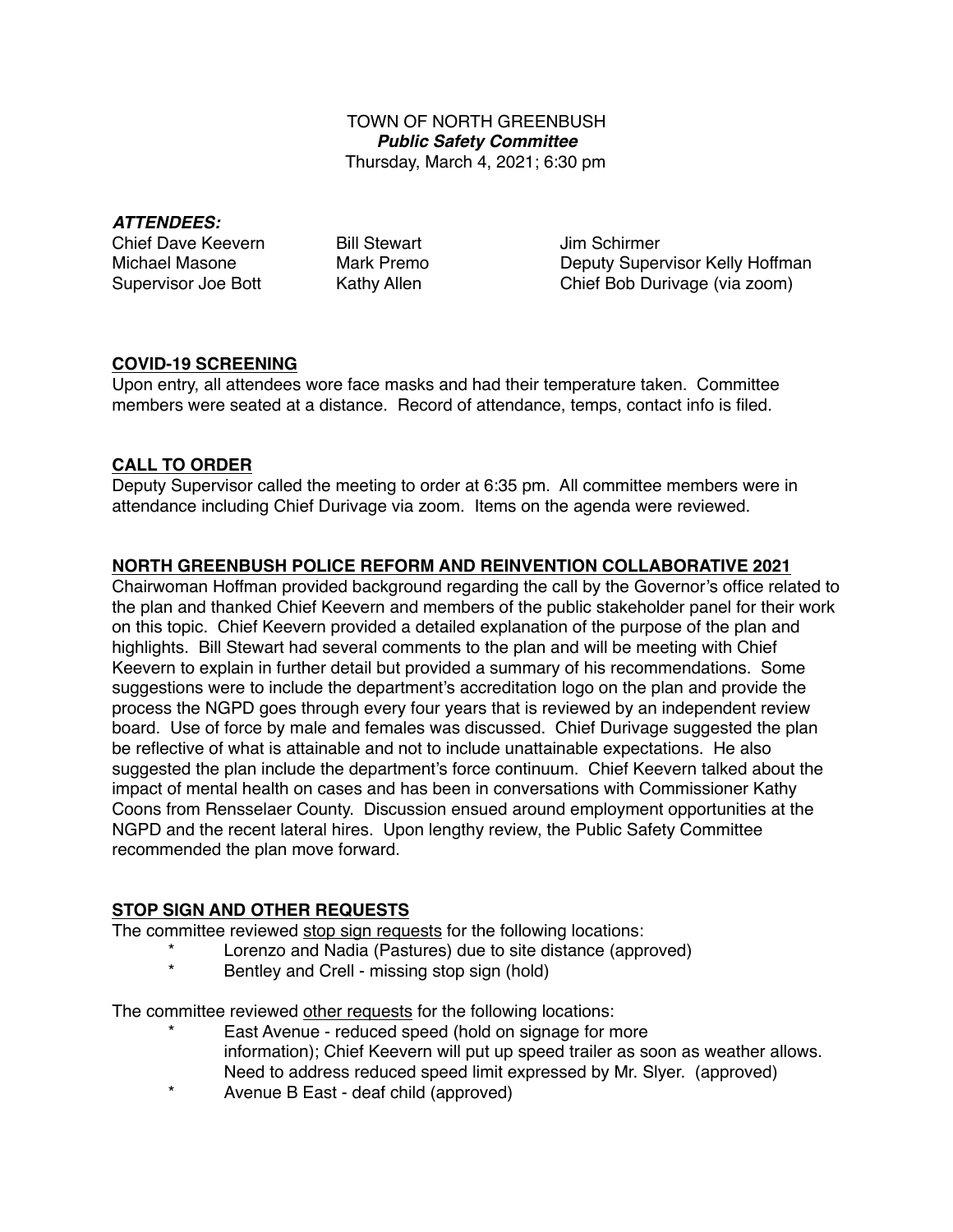## **RESTRIPING OF PEDESTRIAN CROSSWALKS**

Chairwoman Hoffman reported several crosswalks throughout town need to be repainted. Mark Premo has used the County's striping machine but said it would be worthwhile to purchase our own for the town. Mark will followup with pricing to purchase our own striping machine. Action plan for addressing crosswalk striping will be done in the Spring. The committee noted the striping on Brookside helped with speeding. Also, the striping at stop signs was very effective.

## **INTERSECTIONS AND CROSSWALKS OF CONCERN**

\* Bloomingrove and Winter St Extension: Chairwoman Hoffman expressed concern over the history of accidents at this location, per Chief Keevern. Chief Keevern indicated this is a dangerous intersection for accidents. The committee recommended a meeting with County Highway Superintendent Joe Teliska to discuss potential mitigation measures. The committee indicated additional stop signs on both sides of the road, reflectors, temporary light or 4-way stop are recommended but would look to the county for recommendations.

Main Ave - Proposed New Hardware Storage (Bowling Alley) - Chief Keevern expressed concerns about potential traffic issues at this location. Chairwoman Hoffman indicated a report from Mike Miner from the building department indicated there would be no parking at the front of the building; that area will have a new facade with canopy. The hardware store may need a parking variance; they will not be using the lot crossed the street or American Legion. Parking issues will be addressed by planning/zoning board.

Main Ave - Town Hall / Library - Additional pedestrian signs were installed, along with moveable sign in the median. Chief Durivage indicated it would be helpful to have something more permanent at this location since there is high activity/traffic at this location, therefore Mr. Premo indicated the crosswalk will be restriped. Followup-up with Mr. Germano regarding funding opportunities for a solar powered flashing light at this location. There was additional discussion regarding a crosswalk added closer to the town hall (park side) entrance of Main Ave; however, a crosswalk should not be added if it does not dead-end at a sidewalk. Because this is a busy entry and exit into the town hall parking lot, it was determined by the committee it was not safe to add a crosswalk to this area.

Main Ave - Intersection of Brookside and Rhodes - discussion around safety at this location because the intersection is not aligned, suggestions of left turning light from Main Ave on to Brookside. The state DOT installed new pedestrian crossing signs at the location. The committee felt there was no further action needed at this time.

## **ACTIVE SHOOTER RESPONSES AND JOINT TRAINING OPPORTUNITIES**

Chief Keevern reported the department has (2) alert trainers (Run, Hide, Fight) and offers training to town residents and other organizations. The committee agreed this is something the police department could offer to the residents in the future.

#### **AMBULANCE UPDATE**

Kathy Allen provided an update on the working plan to address staffing needs and a potential plan for additional location on the Defreestville side of town. Kathy is willing to work with local, state and federal officials regarding funding and understands this would be an expensive proposition. Staffing needs to be addressed as soon as feasible as weekend calls have been